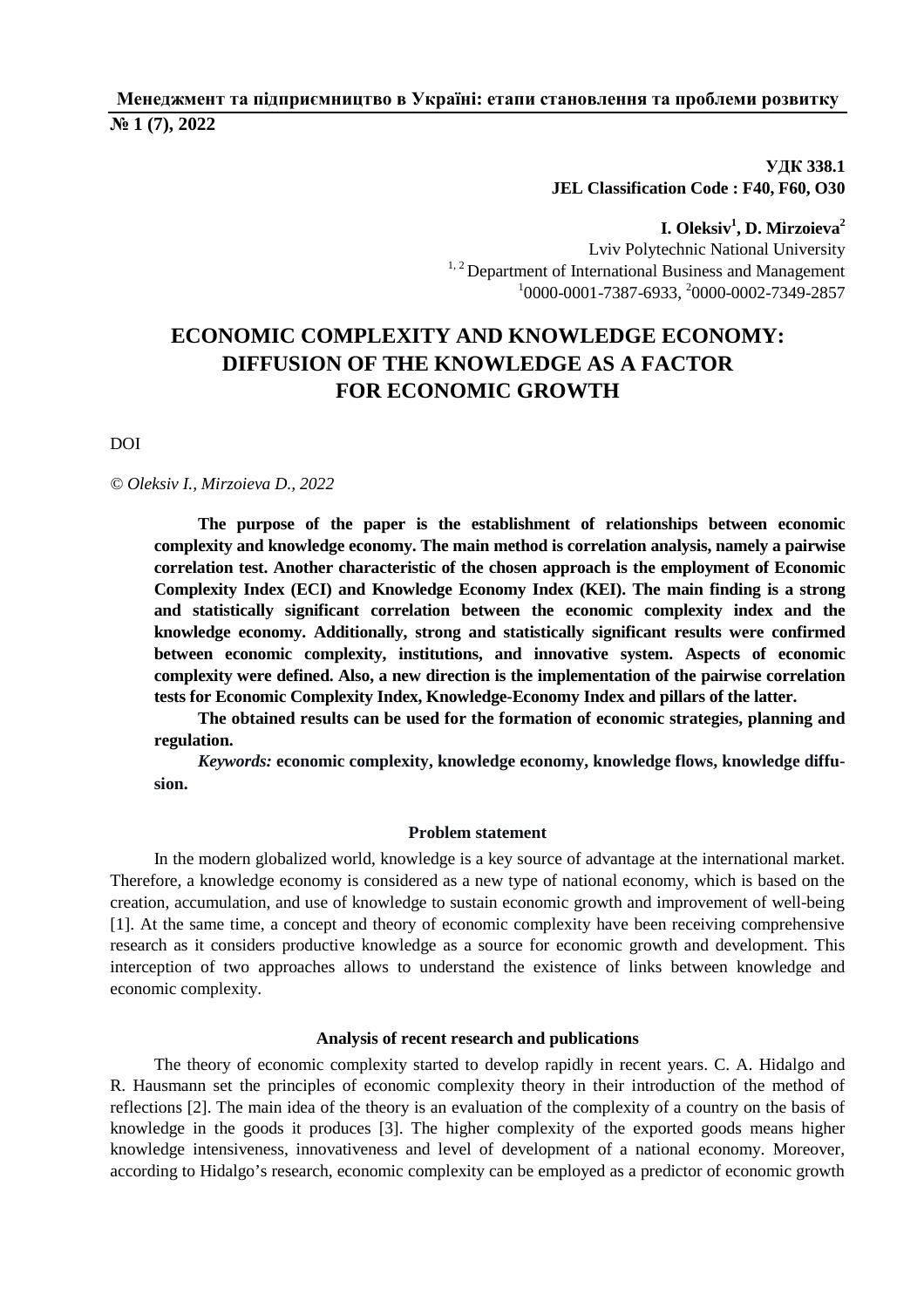*Economic complexity and knowledge economy: diffusion of the knowledge as a factor for economic growth* 

[4]. Mishra S., Tewari I. and Toosi S. noted that economic complexity is «an important metric to measure nations' inherent capabilities» [5]. Balland et al. consider economic complexity as "a powerful paradigm to understand key societal issues and challenges of our time" [6]. Additionally, economic complexity is suggested to be used as a new measure of international competitiveness [7]. Moreover, Pugliese and Tacchella researched the problems of innovations and competitiveness for Slovakia by implementing economic complexity approach and found electronics as the source of growth [8]. Also, a positive impact of economic complexity was found for knowledge diffusion through bilateral trade [9]. The researchers developed different methods to estimate economic complexity. Specifically, for now, the most widespread method to evaluate is Economic Complexity Index [3]. The index permits to evaluation country's economic complexity by applying standard rules and is a universal method to conduct a comparative analysis of a country's competitiveness. At the same time, there is no direct evidence confirming the link between economic complexity and the knowledge economy. We are going to analyze them by applying the main results of economic complexity research.

#### **Formulation of hypothesis and goal setting**

The main hypothesis of current research is strong and positive links between economic complexity and knowledge economy as a source of strong institutions, high-skilled human capital, innovation system, and information and communication technologies. These factors potentially create an enabling environment for knowledge diffusion and innovative process to introduce and produce new export products. Accordingly, the purpose of this article is estimation the interconnections between levels of economic complexity and knowledge economy of different countries.

## **Research methods**

The most unified measurement for economic complexity is Economic Complexity Index (ECI), introduced by Hidalgo and Hausmann [2]. This measurement is based on relatedness between categories of goods produced by a country and the ubiquity of export products among all exporters. In literature, different measures for the assessment of knowledge exist. Nevertheless, the measure of knowledge economy, Knowledge Economy Index (KEI), captures not only results of knowledge diffusion and implementation but enabling environment and required resources as well. This measurement was developed by European Bank for Reconstruction and Development (EBRD) for OECD countries and 38 countries credited by this organization. KEI consists of four pillars (Fig.1).



*Fig. 1. The four pillars of Knowledge Economy Index* 

Source: [10]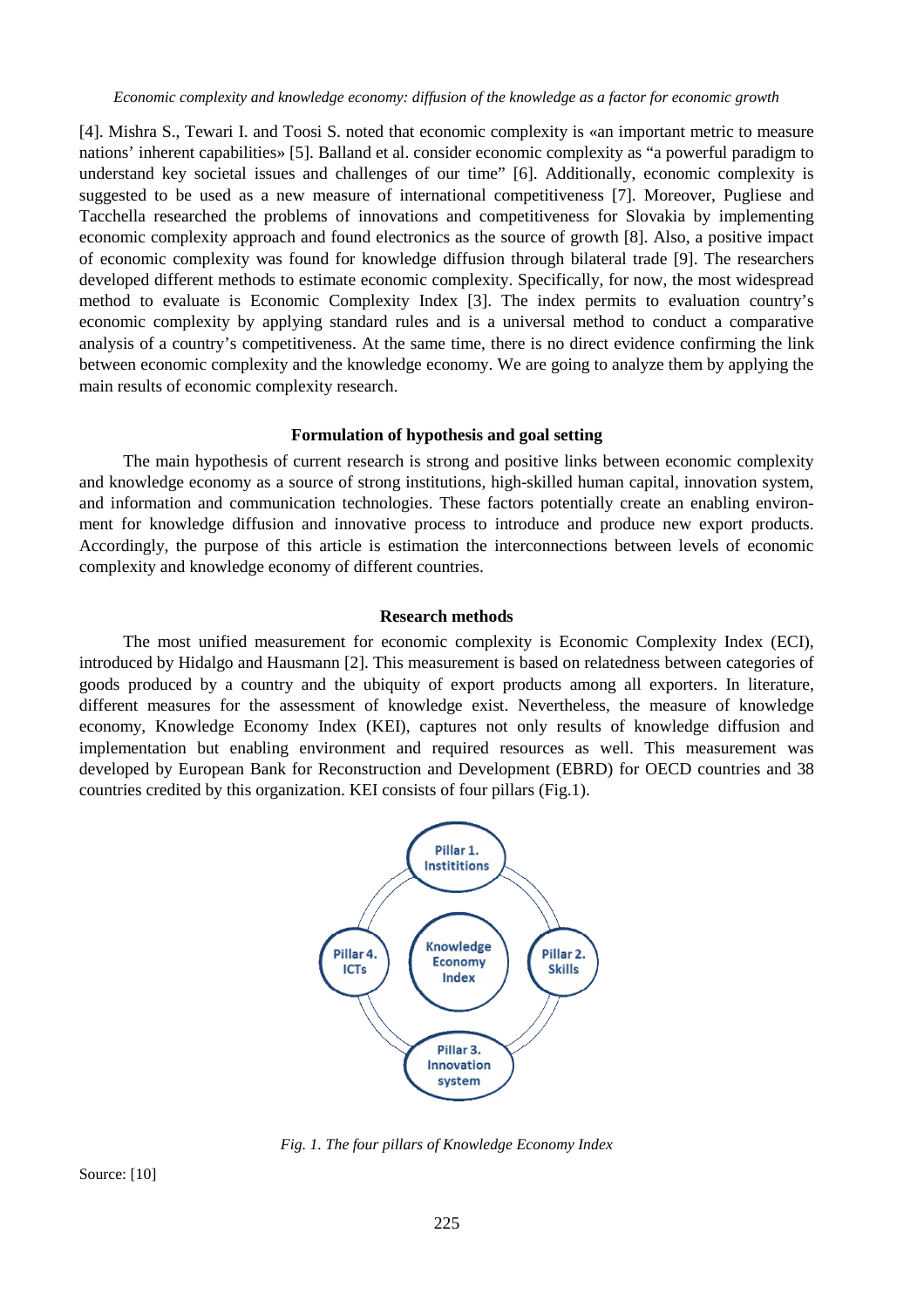To perform the pairwise correlation was decided to use data on ECI and KEI for 2011 and 2018. The dataset includes 41 countries and two years for each, which allowed receiving 82 observations. The pairwise correlation test was employed for several relations:

– to check the existence of a correlation between values of ECI and KEI to identify the association between a highly developed knowledge economy and economic complexity;

– to check the existence of correlations between four pillars of KEI and ECI to identify which pillars have strong correlations with economic complexity.

For each correlation coefficient, statistical significance is provided.

## **Main part**

The first step of research included the building of a list of researched countries. To optimize the list was decided to group countries by levels of economic complexity and levels of the knowledge economy. For instance, the economic complexity ranking includes five groups: high, upper-middle, middle, lowermiddle and low. The levels of development of the knowledge economy are divided into OECD countries, advanced, intermediate and early stages. The results of grouping and list of countries are presented in Tab.1.

*Table 1* 

| <b>Levels by Economic</b><br>Complexity<br>Index<br>Groups by Knowl-<br>edge Economy Index | High                                                                                                    | Upper-middle                                        | Middle                                                      | Lower-middle                                        | Low        |
|--------------------------------------------------------------------------------------------|---------------------------------------------------------------------------------------------------------|-----------------------------------------------------|-------------------------------------------------------------|-----------------------------------------------------|------------|
| <b>OECD</b>                                                                                | Czech Republic<br>Germany<br>France<br>Japan<br>Sweden<br><b>United Kingdom</b><br><b>United States</b> | Canada                                              |                                                             |                                                     |            |
| Advanced                                                                                   | Hungary<br>Slovakia                                                                                     | Croatia<br>Estonia<br>Latvia<br>Lithuania<br>Poland | Cyprus                                                      |                                                     |            |
| Intermediate                                                                               | Slovenia                                                                                                | Bulgaria<br>Romania<br>Serbia                       | Georgia<br>Greece<br>Jordania<br>North Macedonia<br>Moldova | Albania<br>Armenia<br>Kazakhstan<br>Mongolia        | Azerbaijan |
| Early                                                                                      |                                                                                                         | Bosnia and<br>Herzegovina<br>Turkey                 | Egypt<br>Kyrgyz Republic<br>Lebanon<br>Tunisia<br>Ukraine   | Morocco<br>Tajikistan<br>Turkmenistan<br>Uzbekistan |            |

Source: elaborated by authors on the basis of [3, 10].

The presented table itself already demonstrates that OECD countries and countries of the advanced knowledge economy have high levels of economic complexity. However, there are some differences, for instance, Canada and Slovenia.

As a result, the tendency is revealed: generally, countries with greater values of Economic Complexity Index are associated with higher values of Knowledge Economy Index. Such a possible relationship confirms the main assumptions: knowledge economics develops along with economic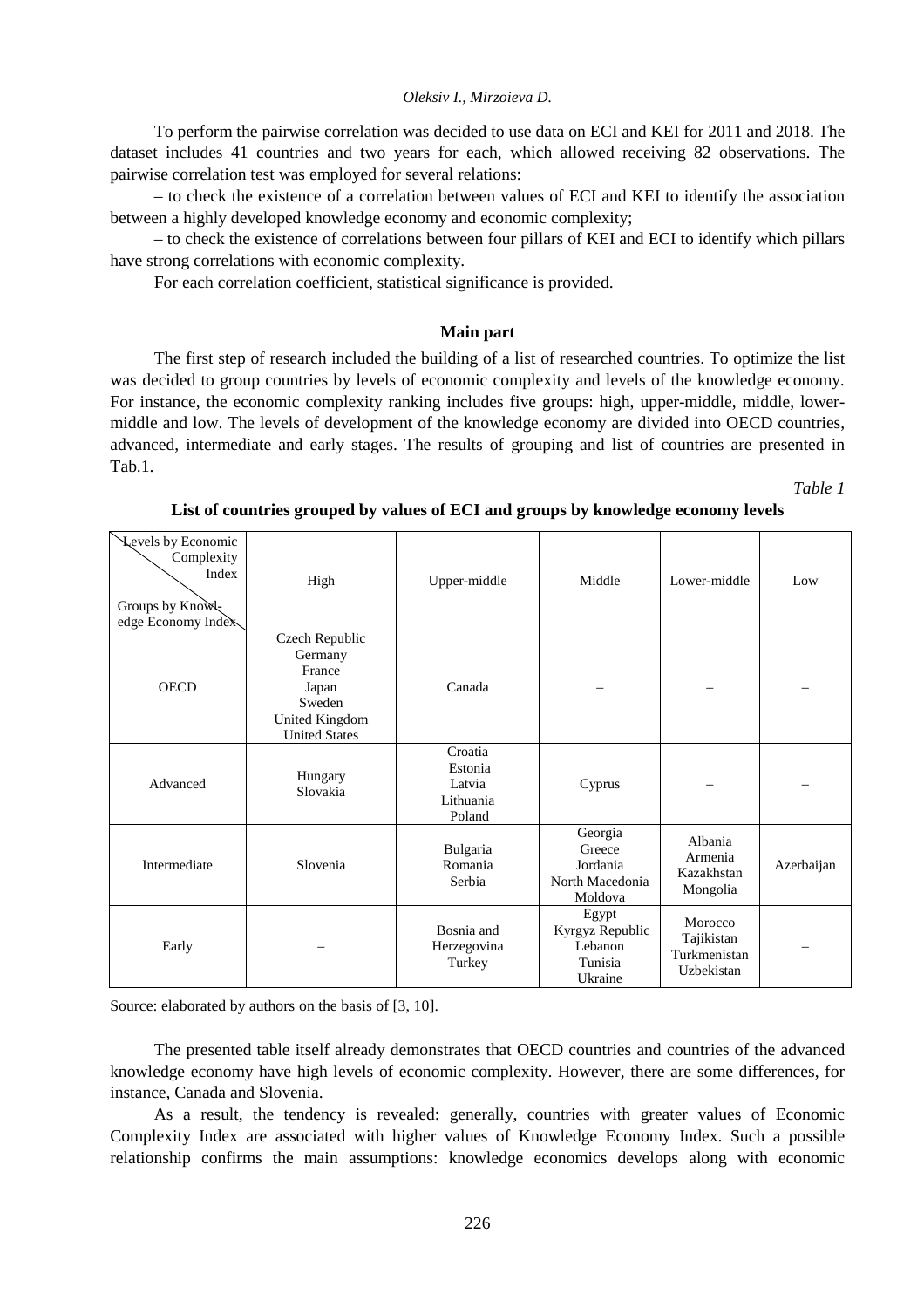*Economic complexity and knowledge economy: diffusion of the knowledge as a factor for economic growth* 

complexity. Accordingly, to EBRD methodology development of ICTs is a way to improve the knowledge economy in countries in the early stage of its development. Therefore as a next step was decided to check the existence of correlation and its statistical significance between ECI, KEI and its four pillars. Results are presented in Fig. 2.



*Fig. 2. Correlation analysis results* 

Source: calculated by authors.

The correlation between ECI and KEI is 75 % and is statistically significant at the level of 99 %+. Such results support previous findings. All correlation coefficients between ECI and pillars of KEI are statistically significant at the level of 99 %+. Moreover, three pillars demonstrated correlation strength higher than 70 %, and only ICT infrastructure demonstrated 56,6%. Institutions demonstrated the most significant correlation coefficient for innovations and innovation systems. Therefore for countries is a crucial task to create and sustain enabling environment for knowledge creation and diffusion. Also is worth mentioning the importance of trade regulation, as not all knowledge-intensive goods can be exported with the same ease.

To make a conclusion was decided to analyze the relationships between dimensions of knowledge economy pillars and economic complexity. To understand how pillars of the knowledge economy affect economic complexity its theoretical aspects were defined (Fig. 3).



*Fig. 3. Theoretical aspects of economic complexity* 

Source: elaborated by authors on the basis of [2,4].

The knowledge aspect includes all activities related to knowledge diffusion, innovations and technologies. Economic structure presents economic activities in national economy. Trade aspect consists of trade terms, export strategy and other indicators of international trade.

The next step is an investigation of how pillars of the knowledge economy affect the main aspects of economic complexity: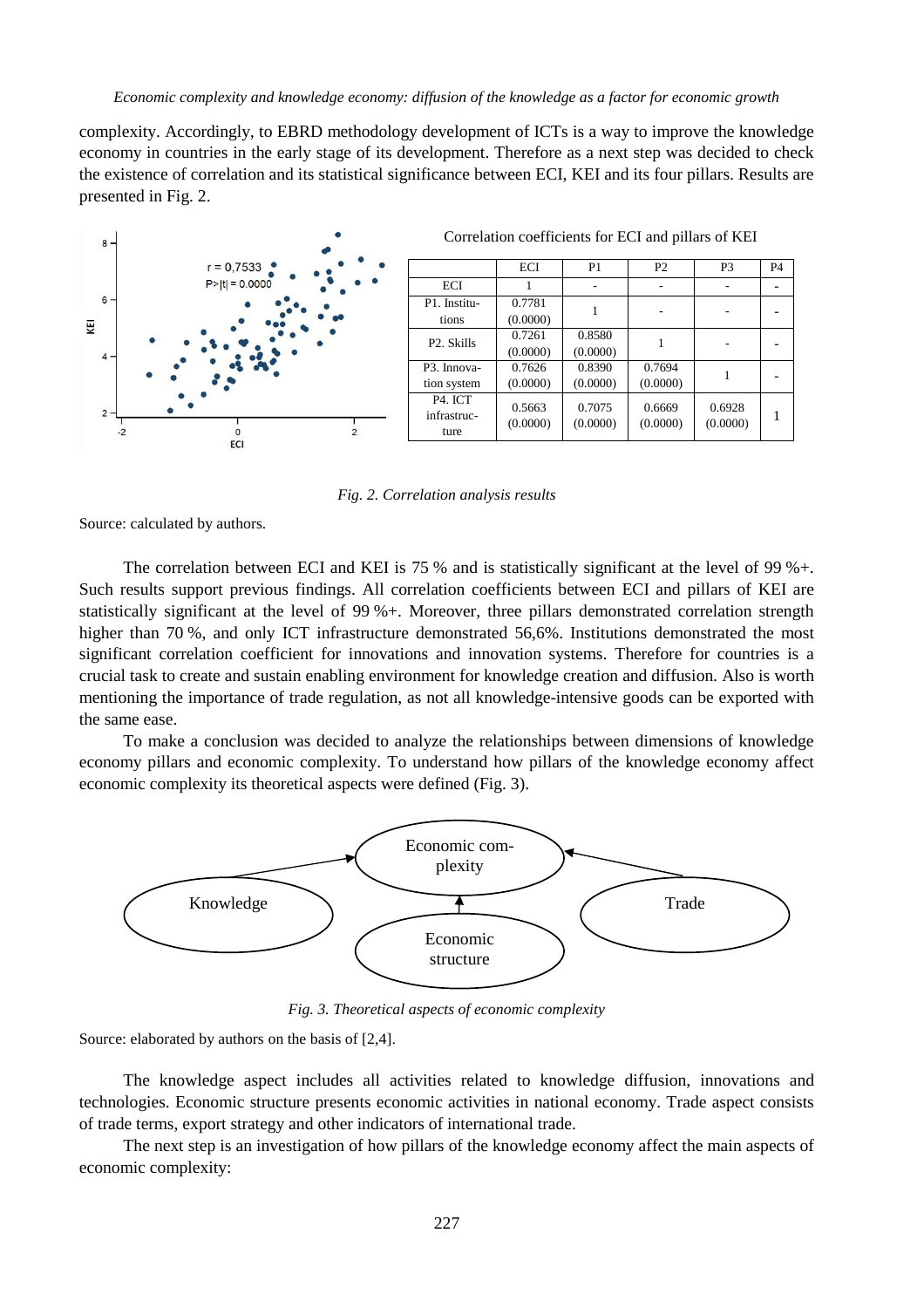1. Institutions for innovations:

1.1. Economic openness: affects trade aspect. The terms of trade and tariff rates impact complexity in the directions of highly technological export. For example, low tariffs for raw materials encourage producers to export not complex goods. Favorable conditions for foreign investors result in entry of new companies and new production, which allows to produce of new goods and to improve economic complexity. Another aspect of economic openness is international migration. Highly skilled workers can improve knowledge diffusion and innovative process.

1.2. Business environment: affects economic structure. The ease of doing business, high corruption tolerance, and significant role of law encourage the development and growth of businesses. As a result, producers can start new economic activities, modernize their equipment, and conduct research and development.

1.3. Governance: affects all aspects of economic complexity. The overall stability, government effectiveness, and relevant regulation also facilitate business activity as state policies are consistent and understandable.

2. Skills: affects economic complexity through knowledge aspect and economic structure.

2.1. General skills: the quality school education creates further knowledge diffusion.

2.2. Specialized skills: the firm formal training, quality of higher education, and activities of researchers and technicians are directly involved in knowledge creation and diffusion. As a result of the development of specialized skills, the high innovation and research activities it is possible to optimize production processes and introduce new products.

3. Innovation system: affects economic complexity through knowledge aspect and economic structure.

3.1. Inputs: is mainly focused on research and development activities conducted by firms and government support, which creates conditions for knowledge diffusion. Additionally, strong protection of intellectual property rights is favorable for innovative activities.

3.2. Outputs: includes innovative results, intellectual property receipts, and scientific results that can be implemented directly for the elaboration of new products.

3.3. Linkages: the strong linkages between universities and companies enhance productive knowledge diffusion and help to shape an optimized labour market and as the result, economic structure. Other characteristics of this dimension include the adoption of new technologies and value chain breadth, which directly indicate the level of development of economic complexity.

4. ICT infrastructure: affects economic complexity through all aspects.

4.1. ICT availability: helps to create new channels of communication and electronic commerce. Also, ICT availability can increase the number of new economic activities.

4.2. ICT sophistication: improves knowledge diffusion channels and allows economic activities and international trade transformation.

However, ICTs evaluation in the EBRD methodology does not include exports of ICTs or share of digital services in the export of services, which can be a reason for the low correlation between ICTs pillar and economic complexity.

## **Conclusions**

As the results of the conducted research, the existence of a strong correlation between economic complexity and knowledge complexity was confirmed in the dataset of 41 countries. Additionally was found that institutions and innovation structure show a strong relationship with economic complexity. A significant result is the statistical significance of the received results. Finally, theoretical aspects of economic complexity were distinguished and explained how knowledge economy pillars affect economic complexity through these aspects.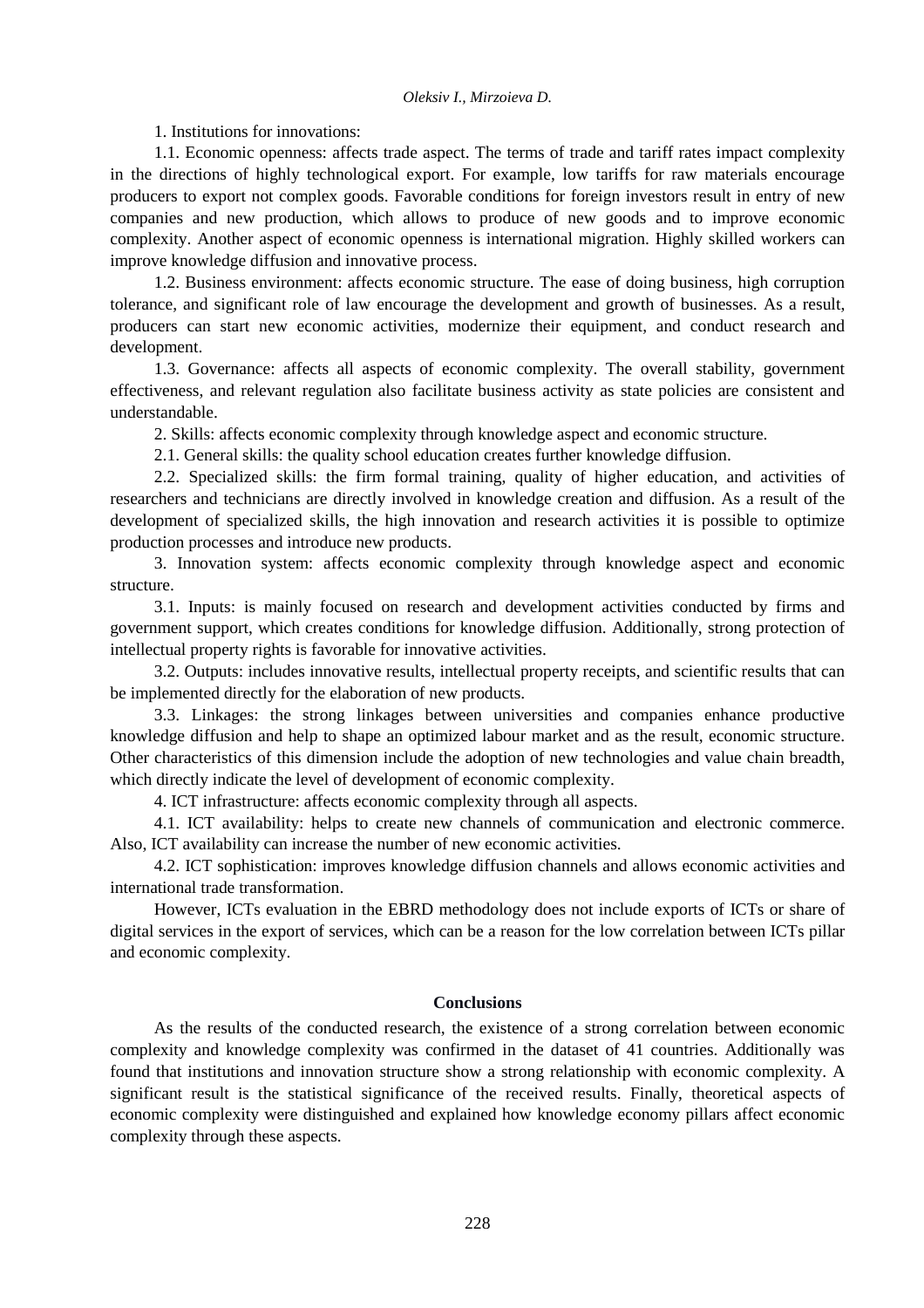*Economic complexity and knowledge economy: diffusion of the knowledge as a factor for economic growth* 

## **Prospects for further research**

The specific measures for assessment of ICTs, the more detailed analysis of statistical relationships for different groups of countries, and elaboration of strategies for the development of economic complexity by improvement of institutions and innovation systems can be research objects in future research.

## **References**

1. Chen, D. H., & Dahlman, C. J. (2005). The knowledge economy, the KAM methodology and World Bank operations. *World Bank Institute Working Paper*, (37256).

2. Hidalgo, C. A., & Hausmann, R. (2009). The building blocks of economic complexity. *Proceedings of the national academy of sciences*, *106*(26), 10570-10575.

3. Atlas of Economic Complexity (2022). Available at: https://atlas.cid.harvard.edu/

4. Hidalgo, C. A. (2021). Economic complexity theory and applications. *Nature Reviews Physics*, *3*(2), 92- 113.

5. Mishra, S., Tewari, I., & Toosi, S. (2020). Economic complexity and the globalization of services. *Structural Change and Economic Dynamics*, *53*, 267-280.

6. Balland, P. A., Broekel, T., Diodato, D., Giuliani, E., Hausmann, R., O'Clery, N., & Rigby, D. (2022). The new paradigm of economic complexity. *Research Policy*, *51*(3), 104450.

7. Tacchella, A., Cristelli, M., Caldarelli, G., Gabrielli, A., & Pietronero, L. (2013). Economic complexity: conceptual grounding of a new metrics for global competitiveness. *Journal of Economic Dynamics and Control*, *37*(8), 1683-1691.

8. Pugliese, E., & Tacchella, A. (2020). *Economic complexity for competitiveness and innovation: A novel bottom-up strategy linking global and regional capacities* (No. JRC122086). Joint Research Centre (Seville site).

9. Jun, B., Alshamsi, A., Gao, J., & Hidalgo, C. A. (2020). Bilateral relatedness: knowledge diffusion and the evolution of bilateral trade. *Journal of Evolutionary Economics*, *30*(2), 247-277.

10. European Bank for Reconstruction and Development (EBRD) (2019). *Knowledge Economy Index*. Available at: https://www.ebrd.com/news/publications/brochures/ebrd-knowledge-economy-index.html

> **О. І. Олексів<sup>1</sup> , Д. Р. Мірзоєва<sup>2</sup>** Національний університет «Львівська політехніка» 1, 2Кафедра менеджменту і міжнародного підприємництва

## **ЕКОНОМІЧНА СКЛАДНІСТЬ ТА ЕКОНОМІКА ЗНАНЬ: ДИФУЗІЯ ЗНАНЬ ЯК ФАКТОР ЕКОНОМІЧНОГО ЗРОСТАННЯ**

© *Олексів І. Б., Мірзоєва Д. Р., 2022* 

**Метою роботи було встановлення взаємозв'язків між економічною складністю та економікою знань. Також в статті було запропоновано новий напрямок досліджень, а саме пошук кореляційних коефіцієнтів між індексом економічної складності, індексом економіки знань та основними компонентами останнього. В роботі застосовний кореляційний аналіз, а саме парний кореляційний тест. Іншою характеристикою обраного підходу є використання індексу економічної складності (ECI) та індексу економіки знань (KEI). Основним висновком є наявність сильної та статистично значущої кореляції між індексом економічної складності та економікою знань. Крім того, були підтверджені сильні та статистично значущі зв'язки між економічною складністю, інституціями та інноваційною системою. В результаті застосування методу визначено аспекти економічної складності. Внаслідок проведеного дослідження встановлено наявність сильної кореляції між економічною складністю та складністю знань. Така залежність була встановлена в результаті аналізування даних сорока однієї країни.**  Країни були розбиті на п'ять груп за рівнем економічної складності, а саме: висока, верхня**середня, середня, нижня-середня та низька. Крім того, було виявлено, що інститути та інноваційна структура мають сильний зв'язок із економічною складністю. Істотним результатом дослідження є статистична значущість отриманих результатів. Теоретичні аспекти еко-**